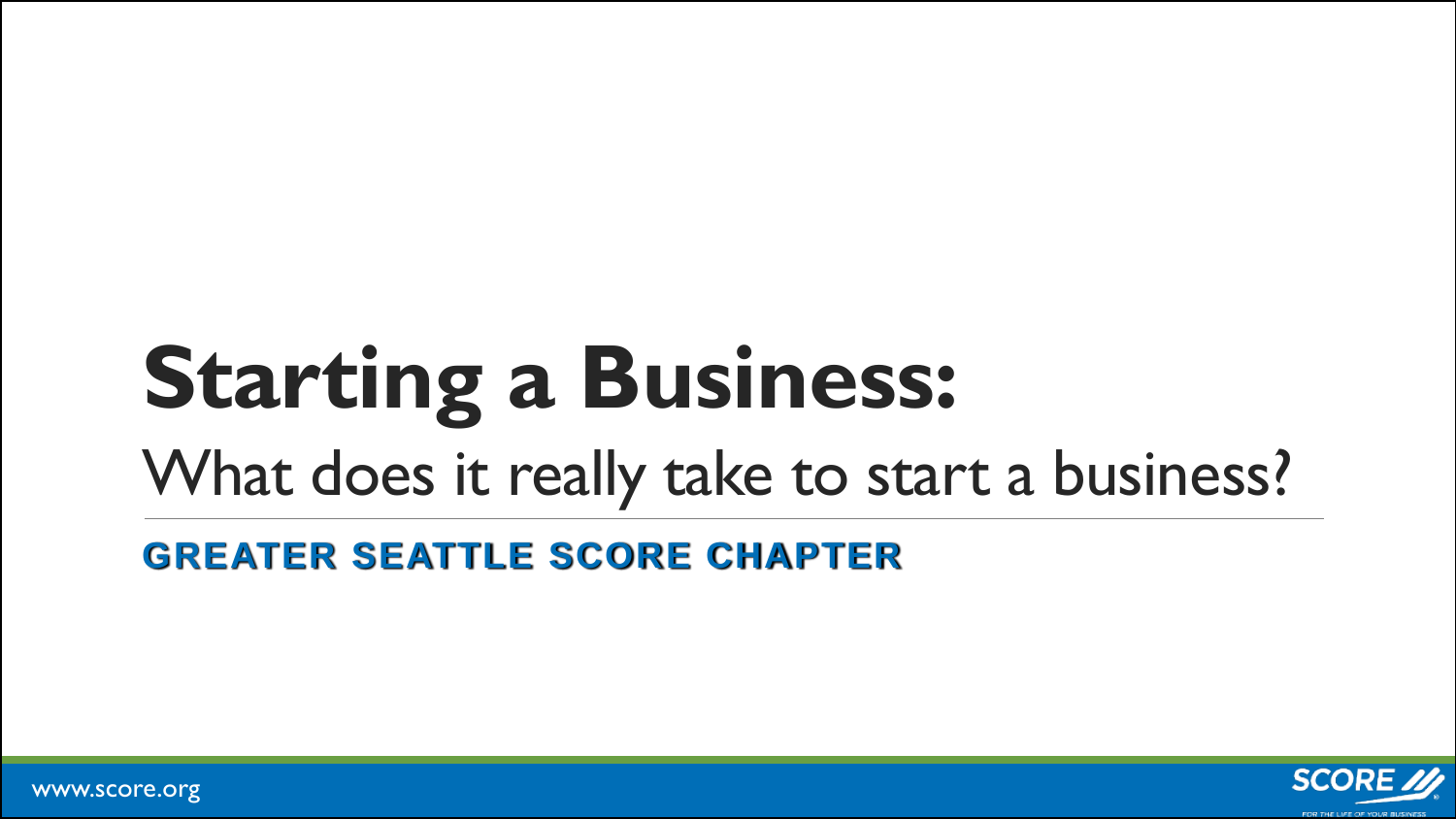### Your Presenter

#### Chuck Botsford

#### Volunteer with SCORE

- Small Business Mentor
- Workshop presenter

#### Previously:

- Started and managed small businesses.
- Experience in the restaurant industry.
- In technology field since 1985.
- Experience in marketing, finance and online businesses.



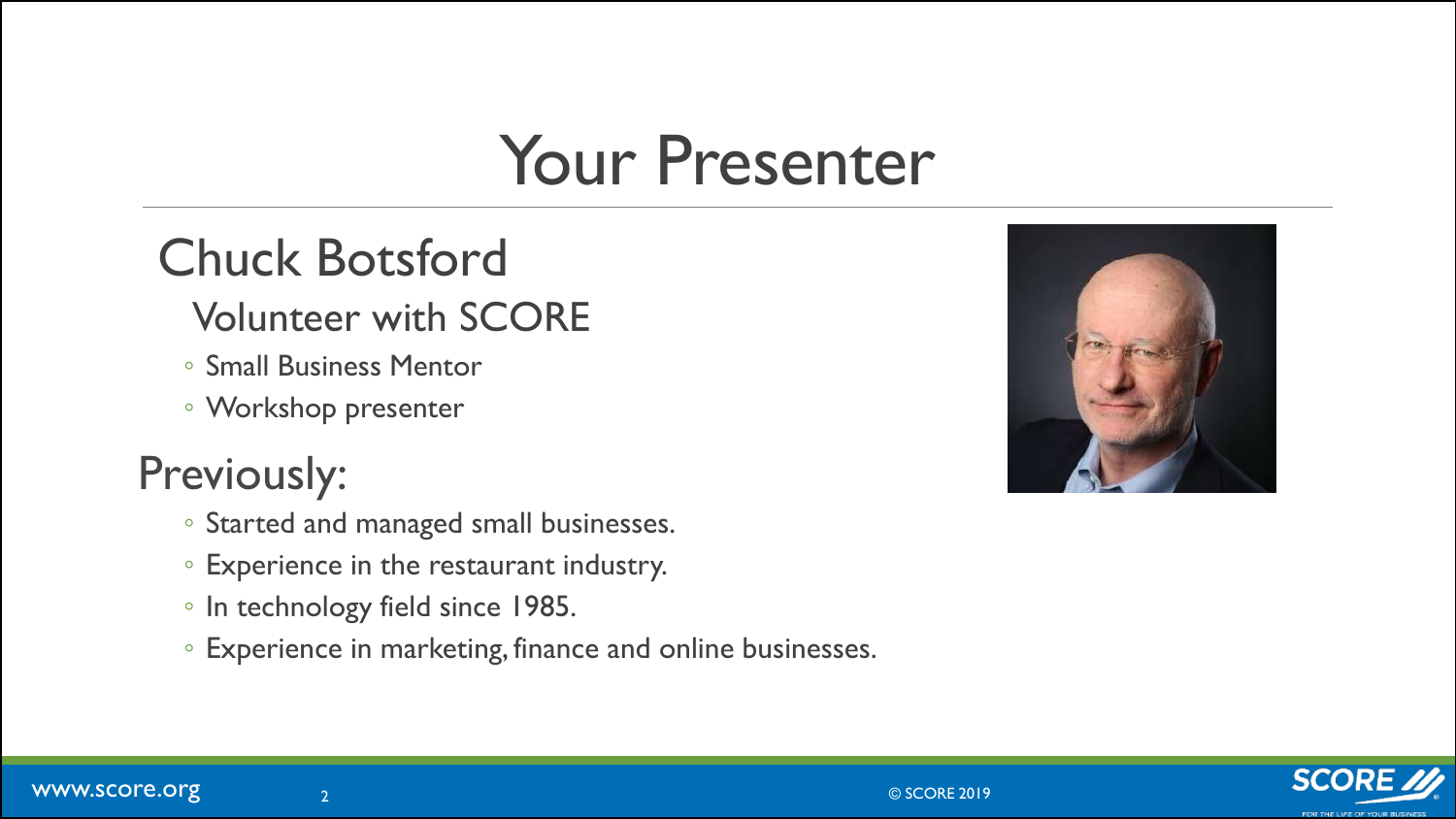## SCORE's Business Success Resources

3

#### **SCORE Website**

- Information, business plan templates, newsletters, etc.
- Online training
- [seattle.score.org](http://seattle.score.org/)

#### **SCORE Mentors**

- Meet one-on-one with experienced business mentors in many business specialties.
- We advise, educate and encourage business leaders to help them develop as people and be successful in their businesses.

#### **SCORE Workshops**

- SCORE Small Business Essential Workshop Series for New Businesses (Business Basics)
- Many specialized workshops:
	- Saving Taxes for Small Businesses
	- Understanding Financial Statements
	- Legal Basics All Business Owners Need to Know
	- QuickBooks Online Basics
- Many, many others (see current listing at [https://seattle.score.org/\)](https://seattle.score.org/)





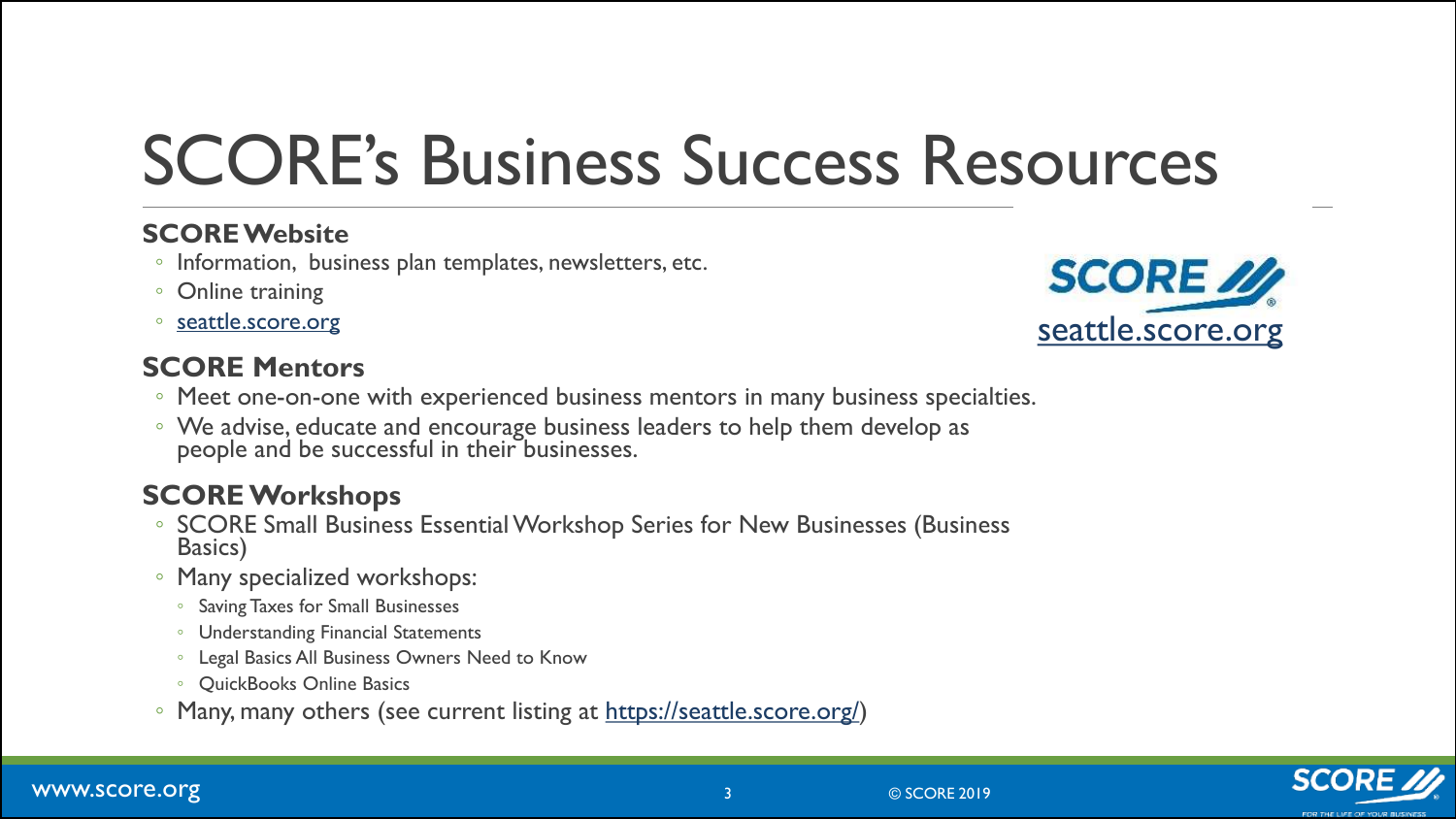### What are Good and Bad Reasons to Start a Business?

I hate my job or boss!

I was laid off.

A friend wants to start a business.

> I want an easy job or want to work less.

I want to save on taxes.

My job is boring!

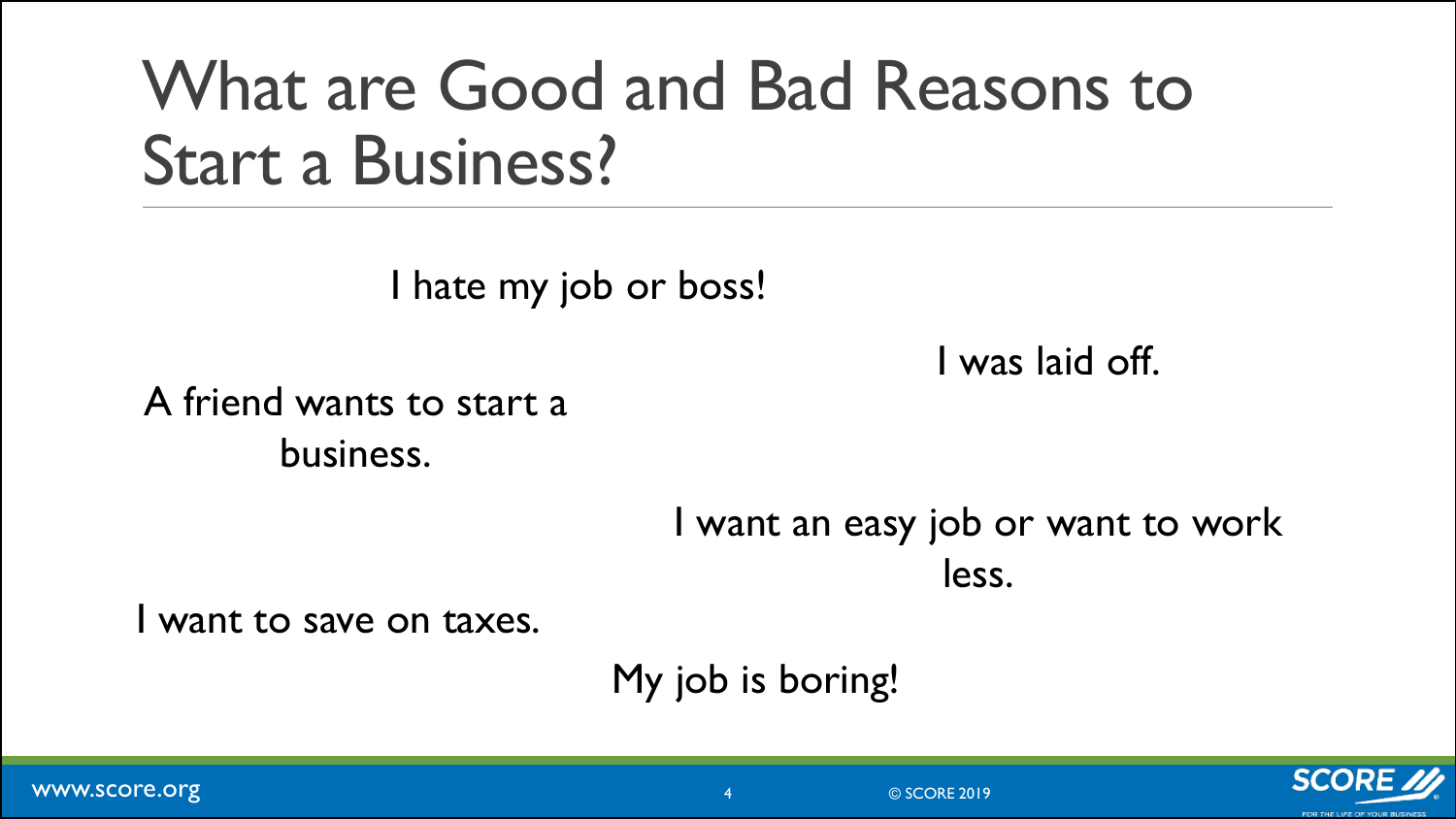### What are Good and Bad Reasons to Start a Business?

I want to work for myself.

I want to create/fix something.

I want to do what I love.

I am passionate about my product or service!

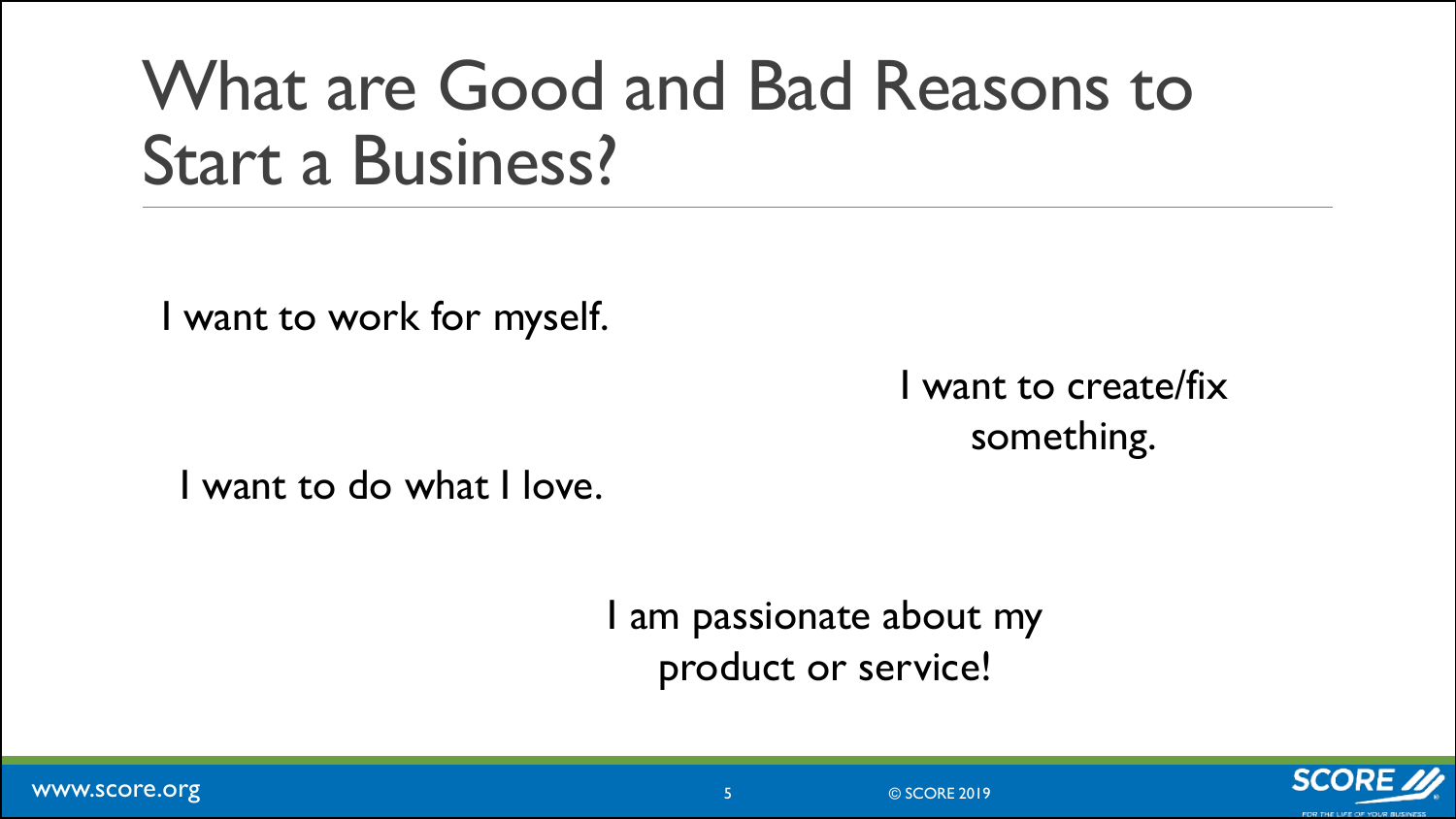### Do You Have What it Takes to Start a Business?

Are you persistent?

Are you a risk taker?

Are you disciplined (work ethic)?

Are you competitive (want to succeed)?

Can you listen? Can you ask for help?

Genius is one percent inspiration and ninety-nine percent perspiration." (Edison)

"Opportunity is missed by most people because it is dressed in overalls and looks like work." (Edison)

Competition makes you serve your customer better and that makes your business better.

Listening makes you a better manager, makes your product or services better and makes your business better!

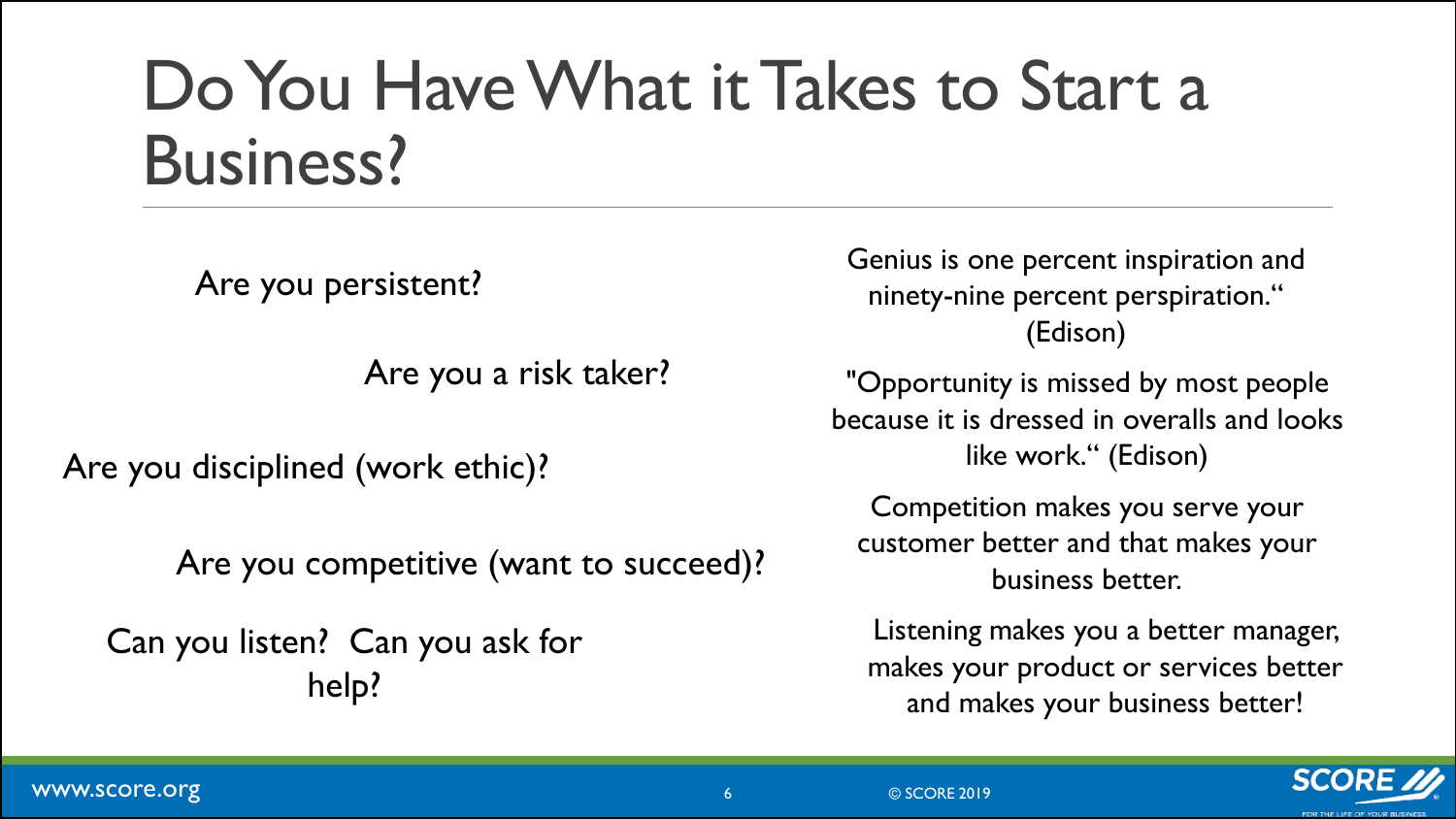## New Businesses: Plan or Perish!

*According to SBA data about 50% of small businesses fail within 5 years.* 

#### Why do they fail:

- Lack cash "cushion" to sustain business.
- Poor marketing strategy:
	- Lack of product uniqueness (product management).
	- Not able to connect to customers (product marketing).
- Poor revenue/cost model.
- Poor management/operational control.

#### What does planning do:

Turns great ideas into great products. Keep bad ideas from losing you money. Manage **risk** with good business planning.

"A goal without a plan is just a wish." Antoine de Saint-Exupéry

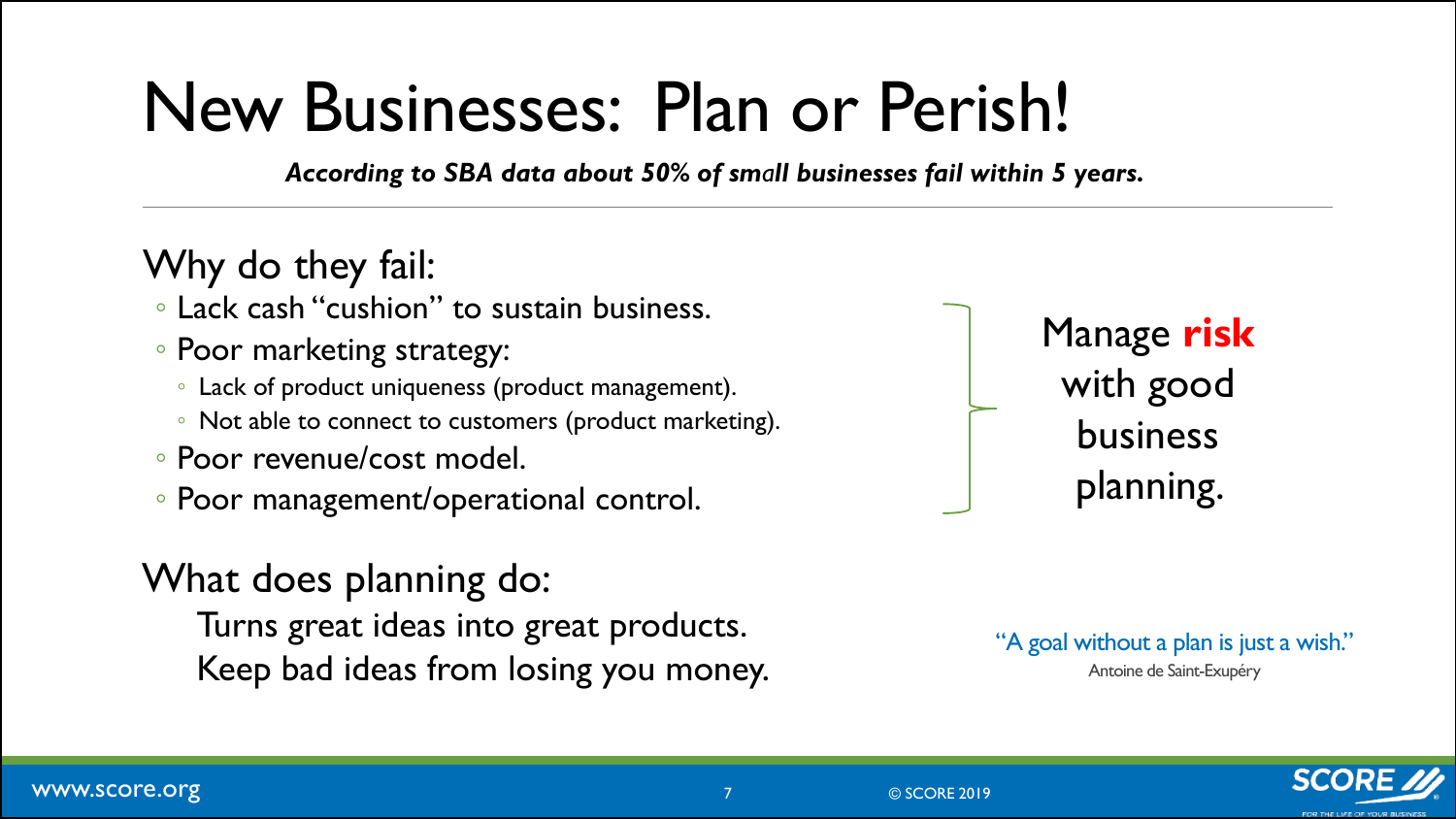## What Do You Need to Know to Start a Small Business?

*Entrepreneurship is not a leap of faith. It's really project management and hundreds of very small decisions. Neil Blumenthal* 

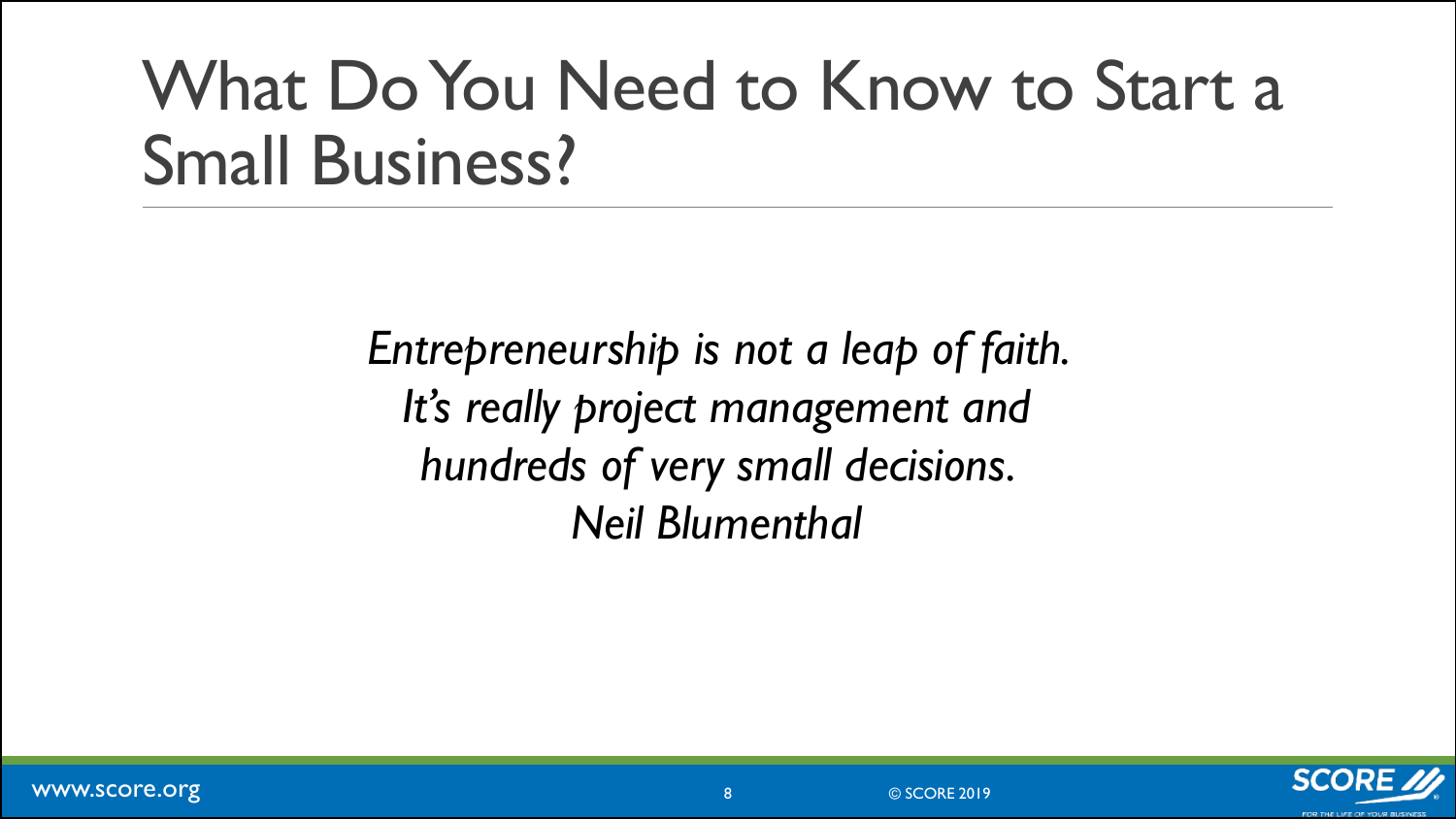#### Score Small Business Essentials Task List

"Actions and Plans to Start a New Small Business"

### SCORE's Small Business Essentials Task List:

"*Actions and Plans to Start a New Small Business"*

| Workshop                                                                                   | Workshop Attendee Task                                                                                                                                                                                                                                                                                                                                                            | Area              |
|--------------------------------------------------------------------------------------------|-----------------------------------------------------------------------------------------------------------------------------------------------------------------------------------------------------------------------------------------------------------------------------------------------------------------------------------------------------------------------------------|-------------------|
| <b>Creating a Quick Business</b><br>Plan in 3 Hours                                        | Basic Planning:<br>Understand the importance of business planning and the<br>٠<br>planning process.<br>Create an "Unique Value Statement."<br>٠<br>Create a "Lean Canvas."                                                                                                                                                                                                        | Quick Planning    |
| <b>Successfully Starting A</b><br><b>Business</b>                                          | Creating a Business Structure:<br>Choose your business entity.<br>٠<br>Make a state business license application<br>٠<br>Make a local business license application.<br>٠<br>Make a plan for getting business insurance.<br>٠<br>If you plan to seek funding:<br>Obtain personal FICO score and credit record.<br>· Estimate startup costs.<br>• List possible sources of funding. |                   |
| Marketing: Pricing,<br>packaging and promoting<br>your product or service<br>to sell more! | Creating a Marketing Plan:<br>Define your target market.<br>٠<br>Create your product or service descriptions.<br>Decide on your pricing, packaging, and distribution of your<br>$\bullet$<br>products.<br>Write your marketing message: value prop, benefits &<br>٠<br>features.<br>Create a promotion plan for your business.<br>Create a plan for getting online.<br>٠          | Detailed Planning |
| <b>Managing Finances for</b><br><b>New One Person</b><br><b>Businesses</b>                 | Creating a financial plan:<br>Calculate your startup costs.<br>٠<br>Project your sales for your first year of business.<br>٠<br>Create a projected P/L statement for the first year in business.<br>٠<br>Create a Cash Flow Statement for your first year in business.<br>٠<br>Create a plan for your accounting and tax payments.<br>٠                                           |                   |

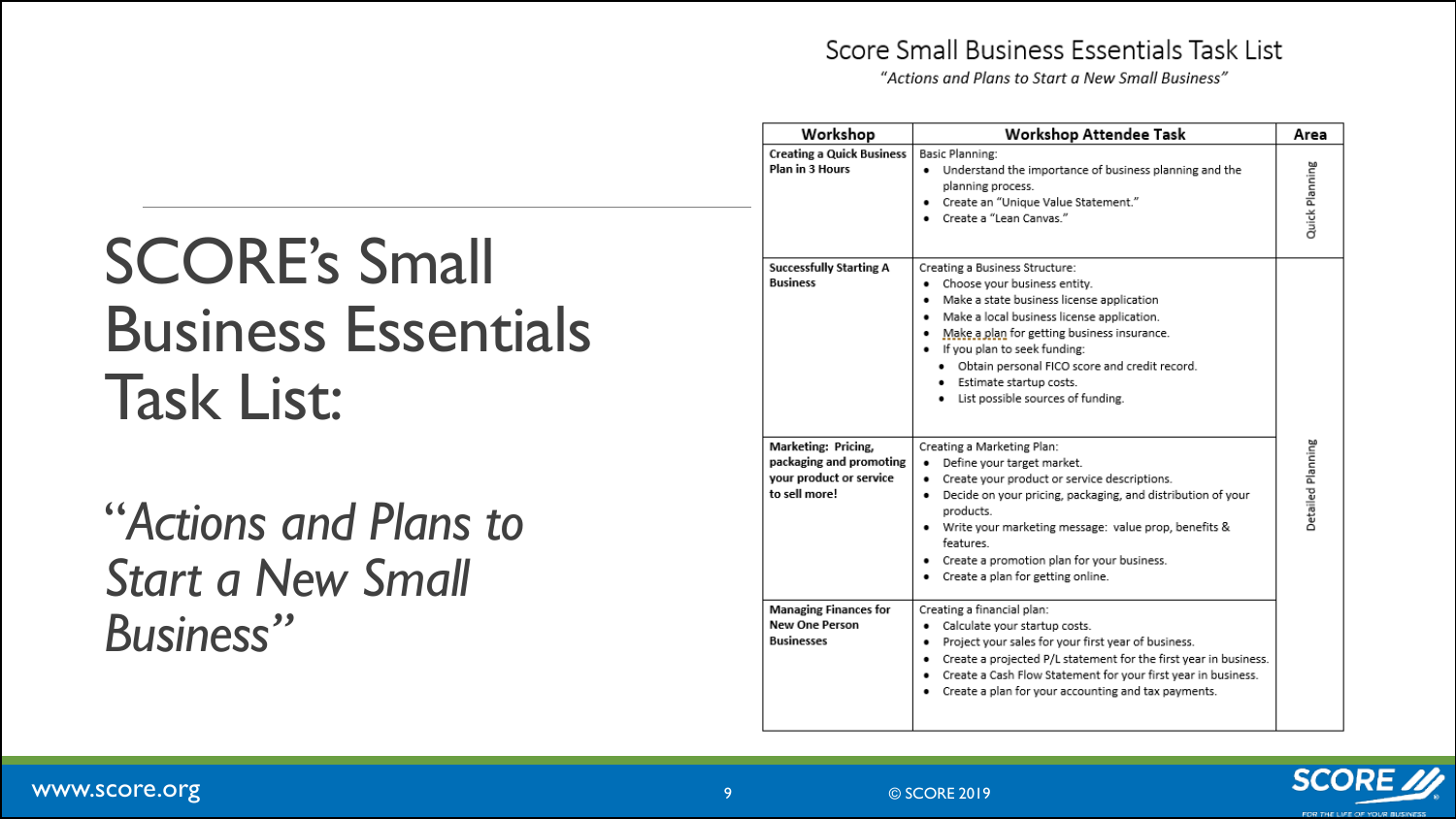#### A Three Phase Planning Process for New **Businesses**





www.score.org  $@$  SCORE 2019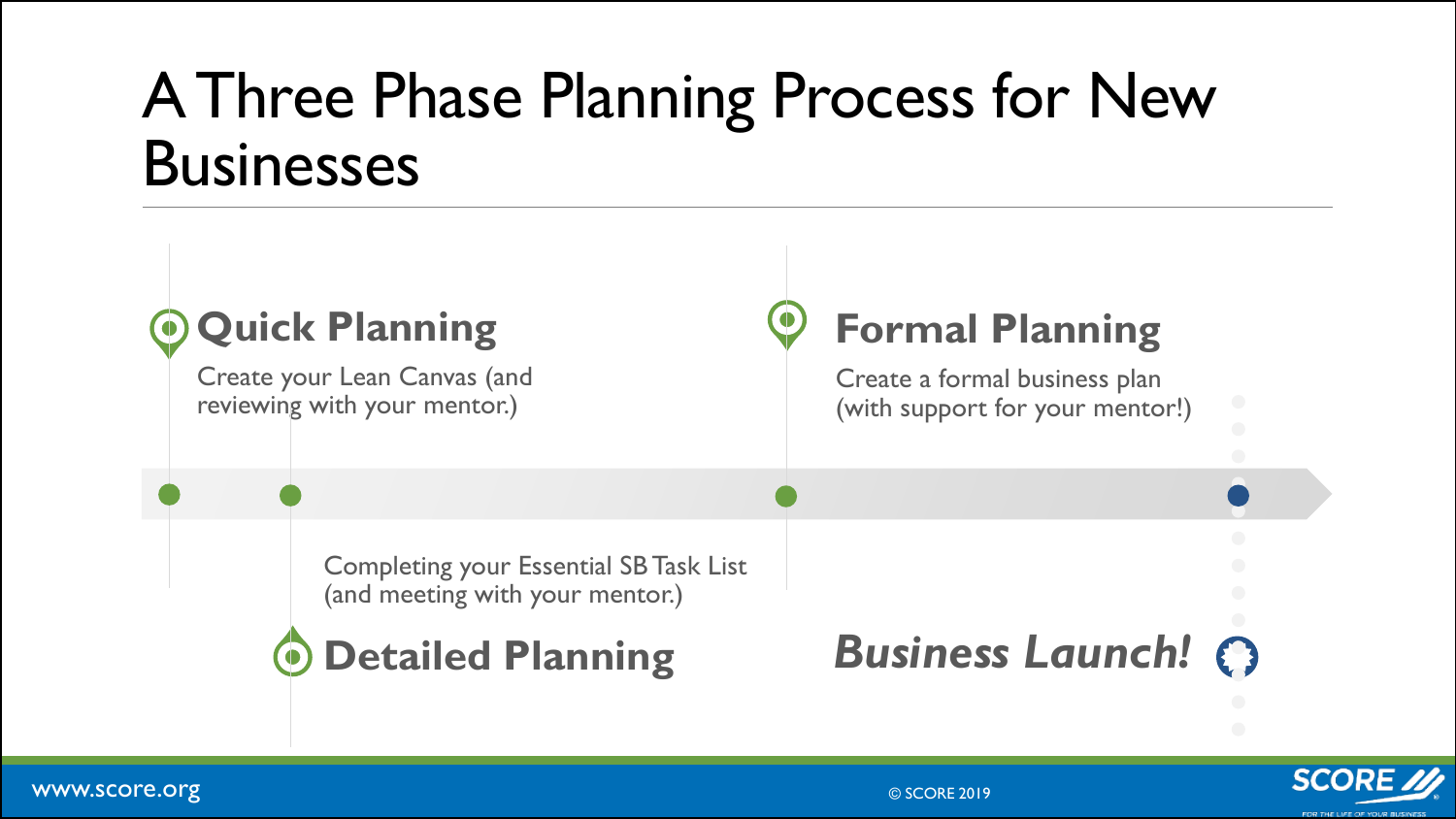### Quick Planning: Describing Your Product or Service with the Lean Canvas

#### Creating a "Lean Canvas:"

◦ Answer nine questions to define, test & refine your product or service idea.

#### What we use it for:

- Helps you describe and analyze your product or service idea and start thinking of it as a business.
- Provides a solid starting point for detailed planning.

| Problem<br>Top 3 problems                                                                     | Solution<br>Top 3 features                   | Unique Value<br>Proposition<br>Single, clear,<br>compelling message<br>that states why you are<br>different and worth<br>paying attention | Unfair Advantage<br>Can't be easily copied<br>or bought | Customer<br>Segments<br>Target customers |
|-----------------------------------------------------------------------------------------------|----------------------------------------------|-------------------------------------------------------------------------------------------------------------------------------------------|---------------------------------------------------------|------------------------------------------|
|                                                                                               | Key Metrics<br>Key activities you<br>measure |                                                                                                                                           | Channels<br>Path to customers                           |                                          |
| Cost Structure<br>Customer Acquisition costs<br>Distribution costs<br>Hosting<br>People, etc. |                                              | Revenue Streams<br>Revenue Model<br>Life Time Value<br>Revenue<br>Gross Margin                                                            |                                                         |                                          |
|                                                                                               | PRODUCT                                      | By Ash Maurya                                                                                                                             | <b>MARKET</b>                                           |                                          |

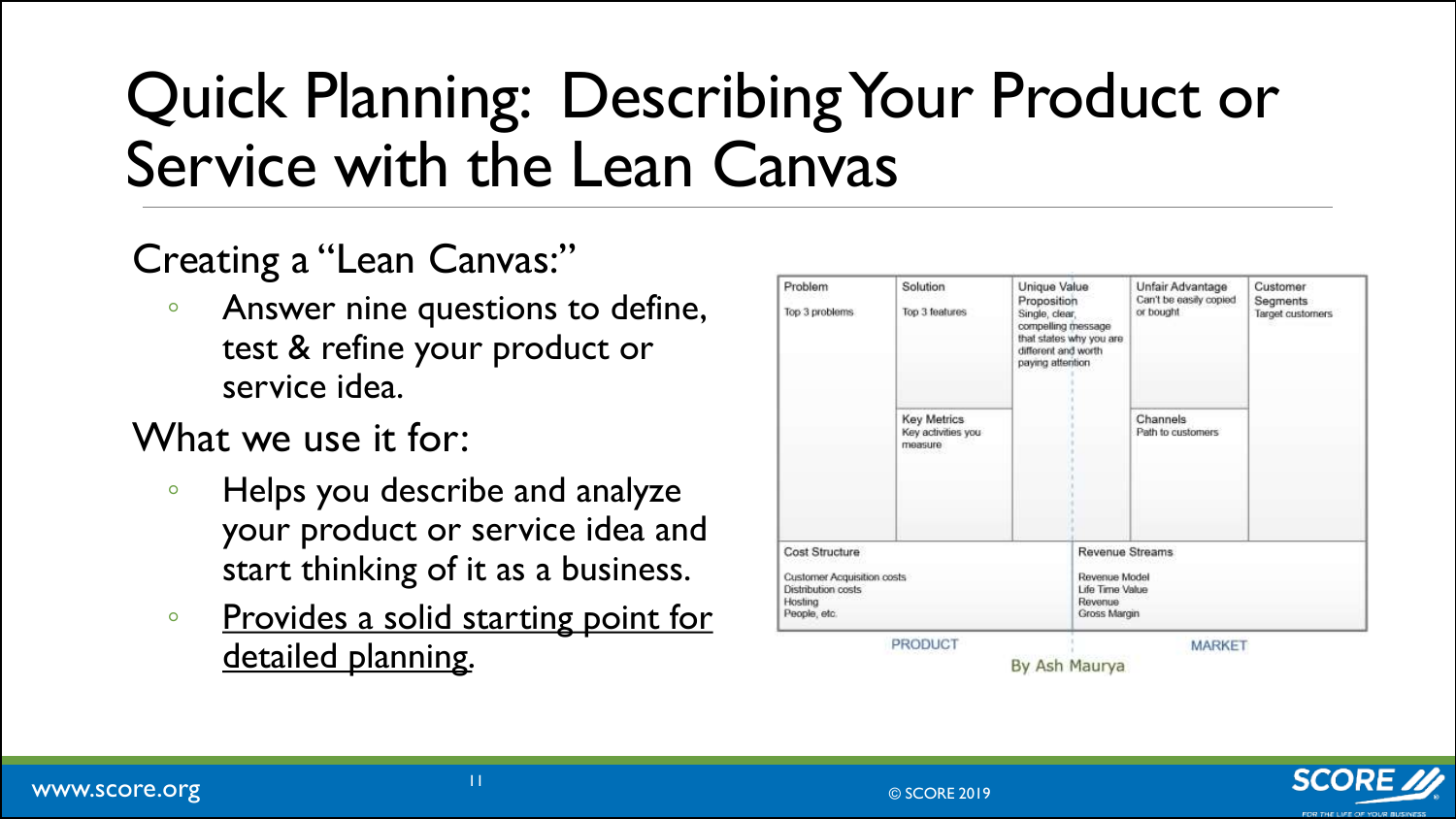### Starting Your Lean Canvas Plan: Creating A Unique Value Statement



#### Write each of the following in 15 words or less:

- 1. Describe your product, service or collection: factually from the perspective of your customer. What business are you in?
- 2. Describe who your customer is: be specific (i.e. "small businesses in the Seattle area") rather than "businesses."
- 3. Describe the unique value (benefit) it provides to your customers:
	- What uniquely does the customer receive/experience from your product?
	- Don't list the features. Describe the benefits your customer receives in words of your customers. Benefits are generally expressed in gain or loss.

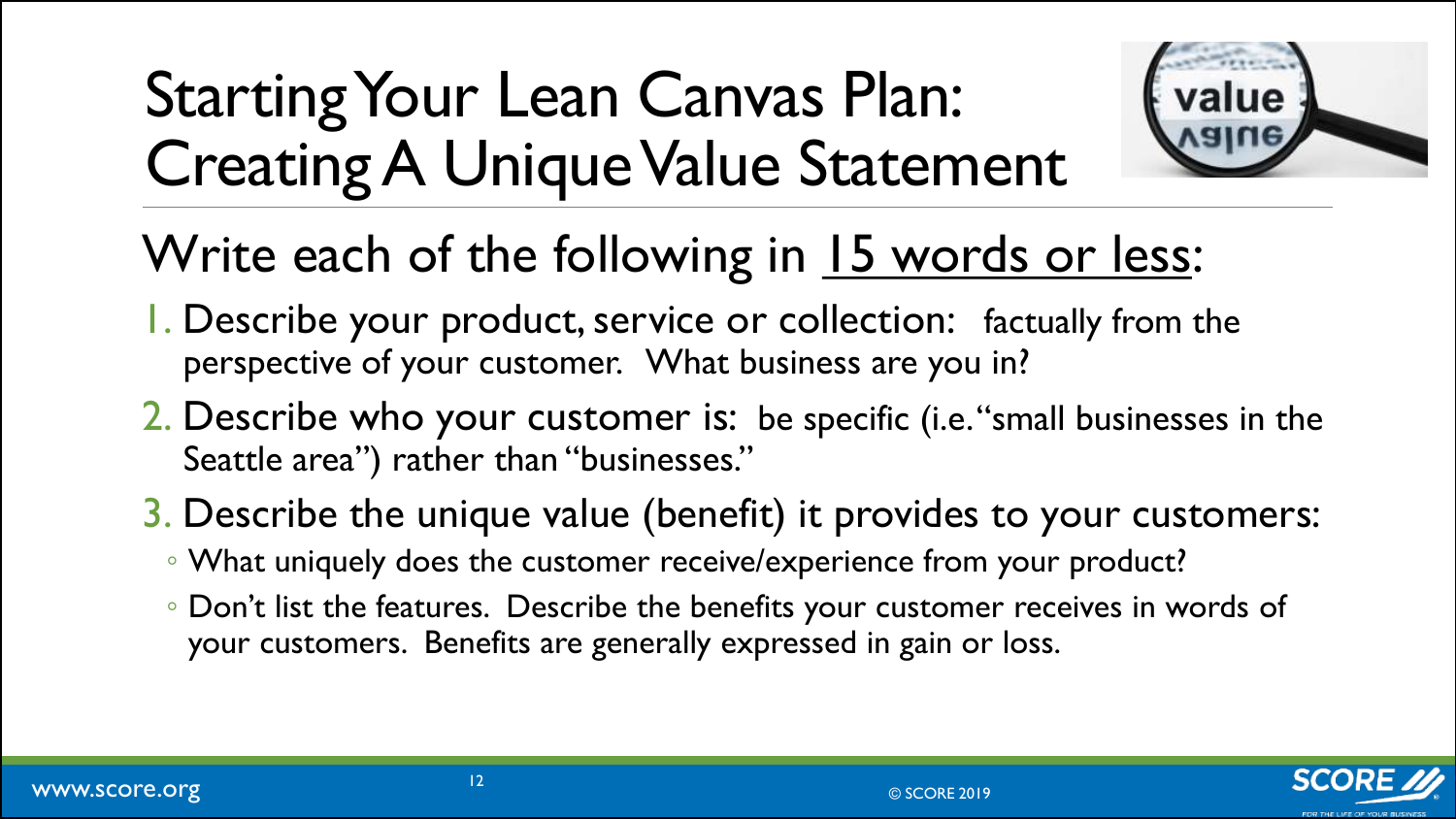## Writing Your Unique Value Statement

My product/service is *"(15 words or less)"* and I will sell it to *"(15 words or less)"* and it provides them unique value of *"(15 words or less)"* 

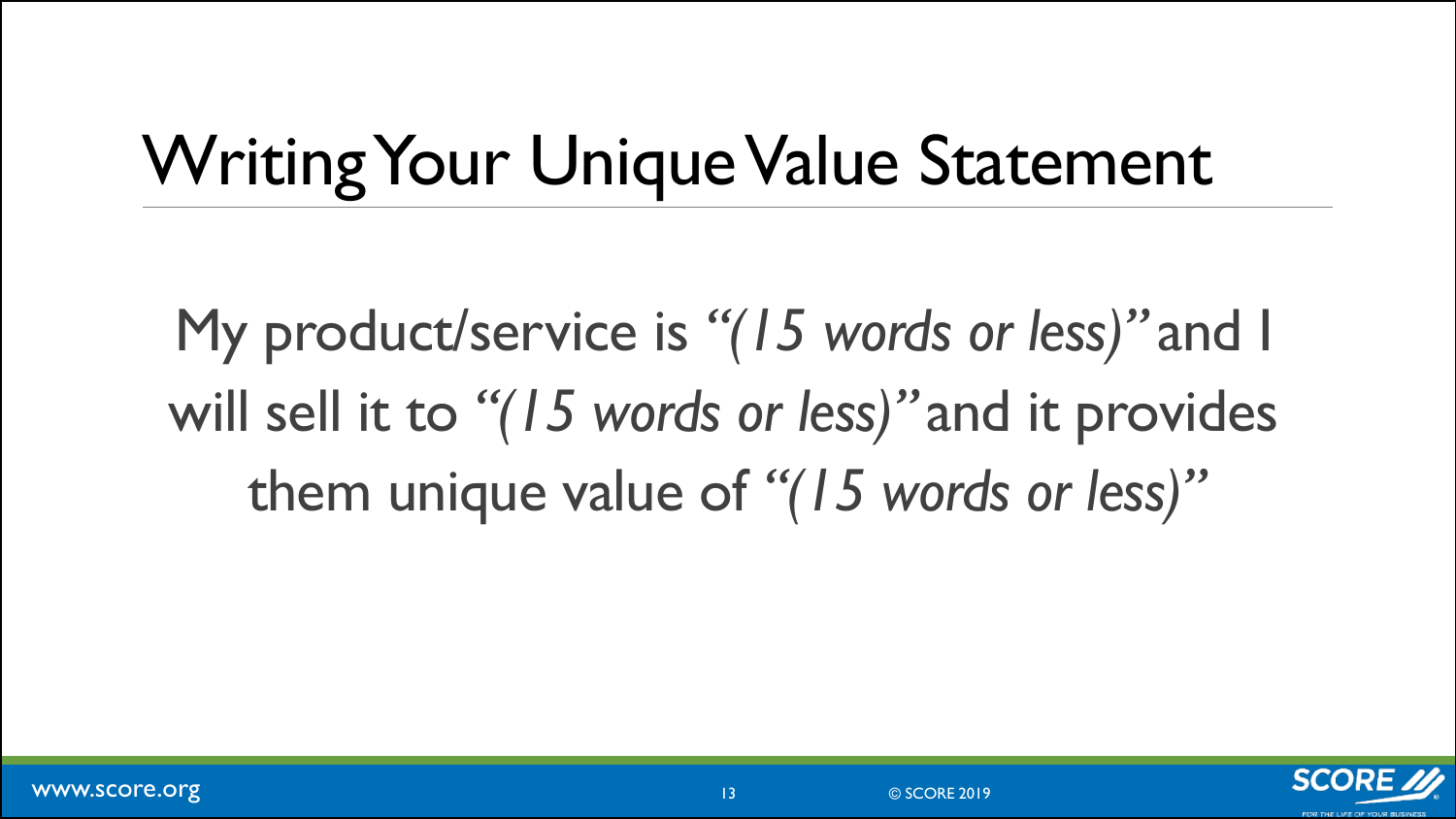## Unique Value Statement: Examples

- My product/service is:
	- The Dude's A Cowboy Chili Parlor and Old Time Saloon.
- I will sell it to:
	- Families in the city of Bothell who are Tex-Mex fans and dine out regularly.
- It provides them unique value of:
	- Easily accessed, value priced family Tex-Mex dining in a fun cowboy experience.



The Dude's Cowboy Chili Parlor

- My product/service is:
	- The Dude's School of Riding and Roping! One on one training on your horse, at your stable.
- I will sell it to:
	- People who own and ride horses within 25 miles of Bothell.
- It provides them unique value of:
	- Increases rider's confidence and safety by improving their riding skills on their own horse.





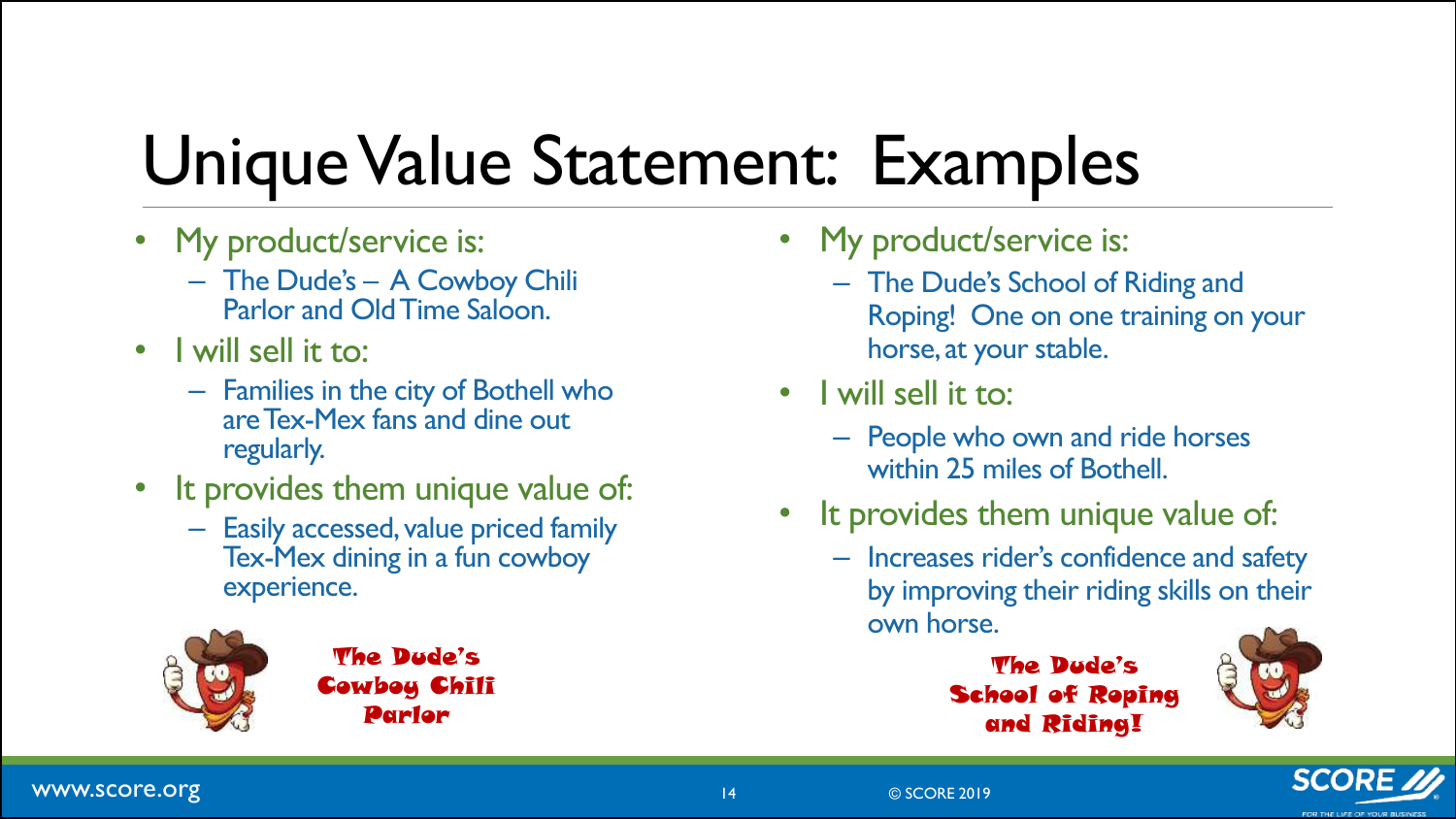## Detailed Planning: Business Structure

| Workshop                                                            | <b>Workshop Attendee Task</b>                                                                                                                                                                                                                                                                                                                 | Area                  |
|---------------------------------------------------------------------|-----------------------------------------------------------------------------------------------------------------------------------------------------------------------------------------------------------------------------------------------------------------------------------------------------------------------------------------------|-----------------------|
| Creating a Quick Business<br>Plan in 5 Hours                        | Understand the importance of business planning and the<br>٠<br>planning process.<br>Create an "Linique Value Statement"<br>٠<br>Create a "Lean Canves."                                                                                                                                                                                       | <b>Quick Planning</b> |
| Successfully Starting A<br><b>Business</b>                          | Choose your business entity.<br>٠<br>Make a state business license application<br>٠<br>Make a local business license application.<br>٠<br>Make a plan for getting business irourance.<br>٠<br>If you plan to seek funding:<br>. Obtain personal FICO score and credit record.<br>Estimate starfus costs<br>· List possible sources of funding |                       |
| <b>Successfully Marketing</b><br><b>Your Business</b>               | Define their target market.<br>٠<br>Create their product or service descriptions.<br>۰<br>Decide on their arising, packaging, and distribution of their<br>٠<br>products.<br>. Write their marketing message, value grop, benefits &<br>features.<br>Create a promotion plan for their business.<br>Create a plan for getting colline.        | Detailed Planning     |
| <b>Munaging Finances for</b><br>New One Person<br><b>Businesses</b> | Calculate your startup costs.<br>٠<br>Project your rales for your first year of business.<br>٠<br>Create a projected P/L statement for the first year in business.<br>٠<br>Create a Cash Plow Statement for your first year in business.<br>٠<br>Create a plan for your accounting and tax payments.                                          |                       |

Score Small Business Essentials Task List "Actions and Plans to Start a New Small Business"

#### Creating a Business Structure:

- Choose your business entity.
- Make a state business license application
- Make a local business license application.
- Make a plan for getting business insurance.
- If you plan to seek funding:
	- Obtain personal FICO score and credit record.
	- Estimate startup costs.
	- List possible sources of funding.

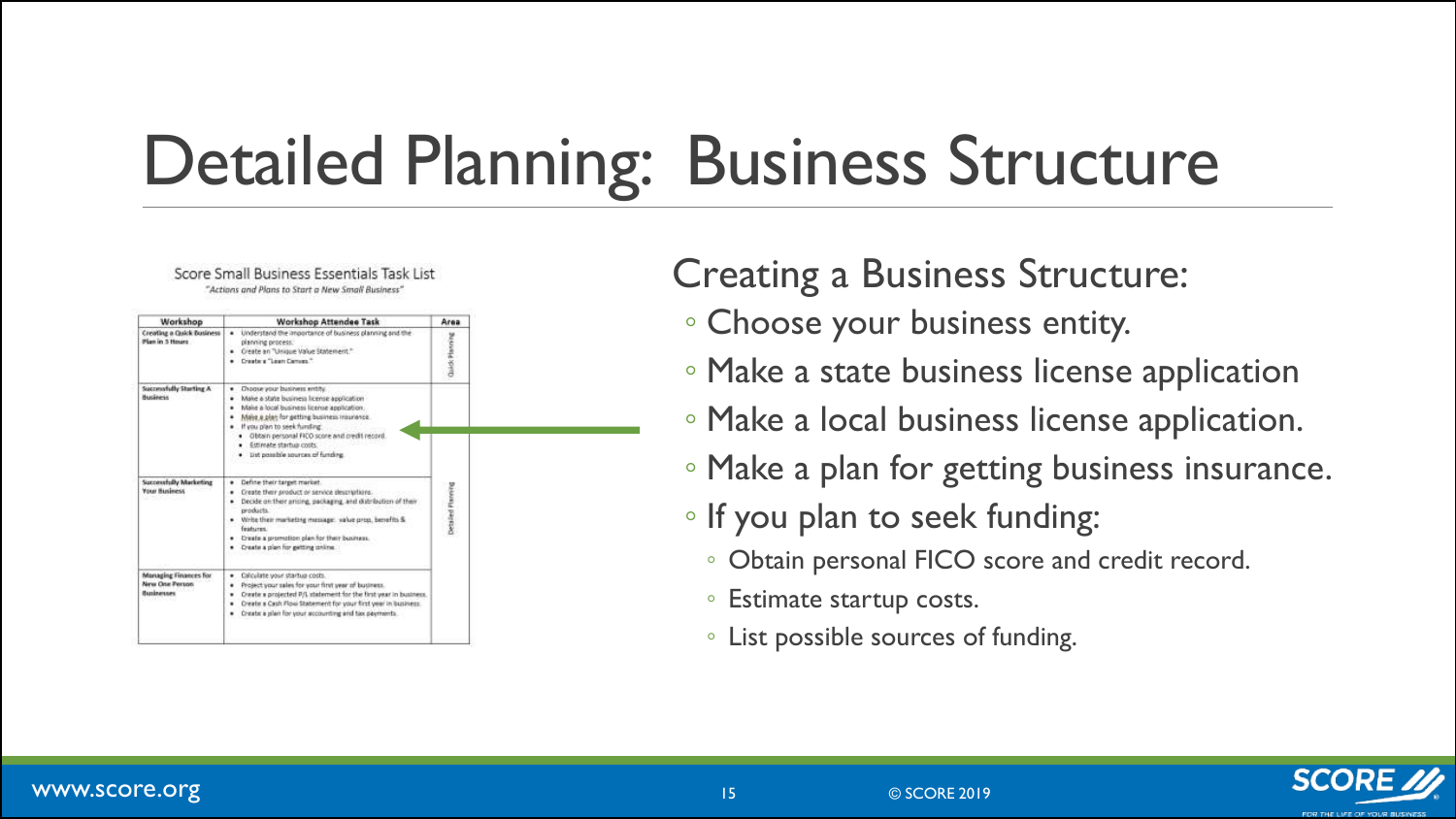## Detailed Planning: Marketing Plan

| Workshop                                                            | Workshop Attendee Task                                                                                                                                                                                                                                                                                                            | Area                  |
|---------------------------------------------------------------------|-----------------------------------------------------------------------------------------------------------------------------------------------------------------------------------------------------------------------------------------------------------------------------------------------------------------------------------|-----------------------|
| Creating a Quick Business<br>Plan in 5 Hours                        | Understand the importance of business planning and the<br>٠<br>planning process.<br>Create an "Linique Value Statement"<br>٠<br>Crisate a "Learn Camusa."                                                                                                                                                                         | <b>Quick Planning</b> |
| Successfully Starting A<br><b>Husleess</b>                          | Choose your business entity.<br>٠<br>Make a state business license application<br>Make a local business license application.<br>Make a plan for getting business irourience.<br>If you plan to seek funding:<br>٠<br>Obtain personal FICO score and credit record.<br>Estimate startup costs:<br>Dist possible sources of funding |                       |
| <b>Successfully Marketing</b><br><b>Your Business</b>               | Define their target market.<br>٠<br>Create their product or service descriptions.<br>۰<br>Decide on their arising, packaging, and dutribution of their<br>products.<br>. Write their marketing message, value grop, benefits \$<br>features.<br>Create a promotion plan for their business.<br>Create a plan for getting online.  | Planning<br>Ė<br>8    |
| <b>Munaging Finances for</b><br>New One Person<br><b>Businesses</b> | Calculate your startup costs.<br>٠<br>Project your sales for your first year of butiness.<br>٠<br>Create a projected P/L statement for the first year in business.<br>٠<br>Create a Cash Flow Statement for your first year in business.<br>٠<br>Create a plan for your accounting and tax payments.                              |                       |

Score Small Business Essentials Task List "Actions and Plans to Start a New Small Business"

Creating a Marketing Plan:

- Define your target market.
- Create your product or service descriptions.
- Decide on your pricing, packaging, and distribution of your products.
- Write your marketing message: value prop, benefits & features.
- Create a promotion plan for your business.
- Create a plan for getting online.

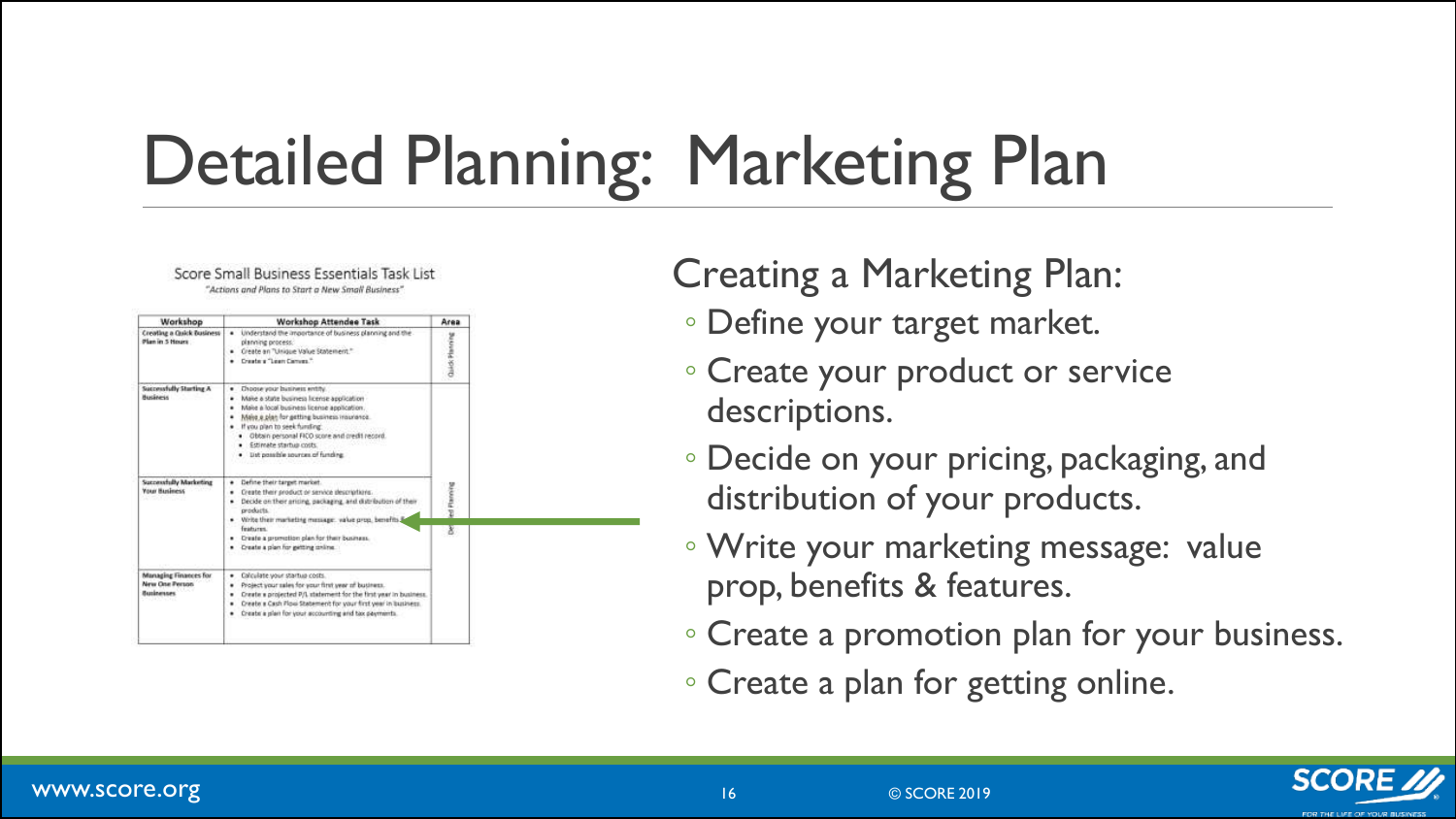## Detailed Planning: Financial Plan

Workshop **Workshop Attendee Task** Area Creating a Quick Business . Understand the importance of business planning and the Plan in 5 Hours planning process. · Create an "Unique Value Statement." · Creaters "Learn Camuss." Successfully Starting A · Choose whose business writing **Business** · Make a state business license application · Make a local business license application . Make a plan for getting business maurance. . If you plan to seek funding: · Obtain personal FICO score and credit record · Estimate startup costs. · List possible sources of funding Successfully Marketing . Define their target market. **Your Business** · Create their product or service descriptions. . Decide on their arising, packaging, and distribution of their products. . Write their marketing message, value prop, benefits & features. . Create a promotion plan for their business. . Create a plan for getting crime. **Managing Finances for** · Calculate your startup costs New One Person . Project your railes for your first year of business. Businesses . Create a projected P/L statement for the first year in but . Create a Cash Plow Statement for your first year in busin . Create a plan for your accounting and tax payments.

Score Small Business Essentials Task List "Actions and Plans to Start a New Small Business"

Creating a financial plan:

- Calculate your startup costs.
- Project your sales for your first year of business.
- Create a projected P/L statement for the first year in business.
- Create a Cash Flow Statement for your first year in business.
- Create a plan for your accounting and tax payments.

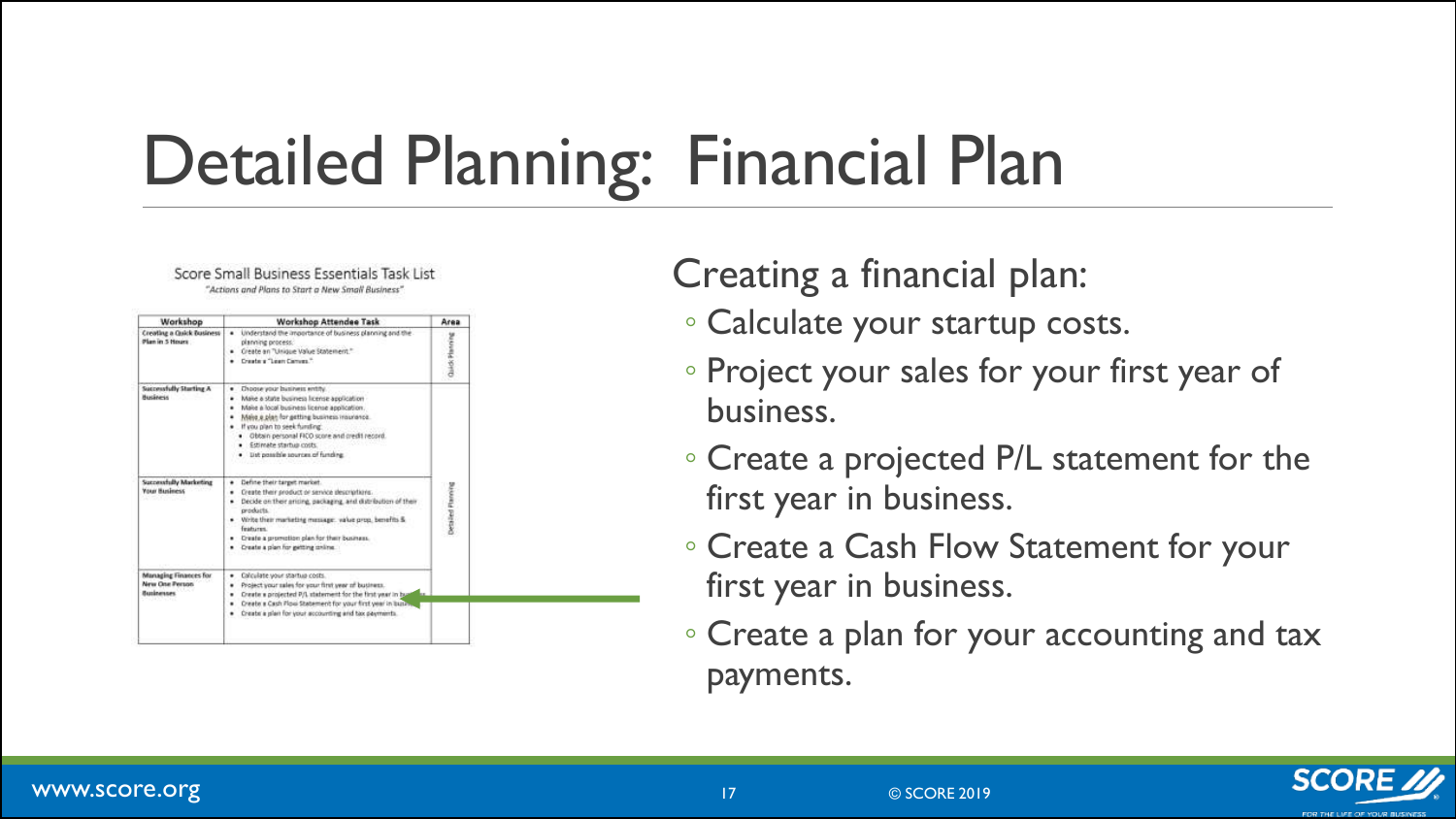### How Much Planning Do You Need?

| <b>Plan</b>                                  | <b>What type of business?</b>                                                                                                                                                                                                                        |
|----------------------------------------------|------------------------------------------------------------------------------------------------------------------------------------------------------------------------------------------------------------------------------------------------------|
| I. Lean Canvas                               | All                                                                                                                                                                                                                                                  |
| 2. Detailed Planning                         | All with perform some level (the more the better!)                                                                                                                                                                                                   |
| 3. Creating a Formal<br><b>Business Plan</b> | When you need to:<br>Any substantial amount of money is at risk.<br>Needing significant funding to start.<br>Requesting external financing (bank, etc.).<br>Get a physical site (building lease).<br>Have a complex product or business (employees). |

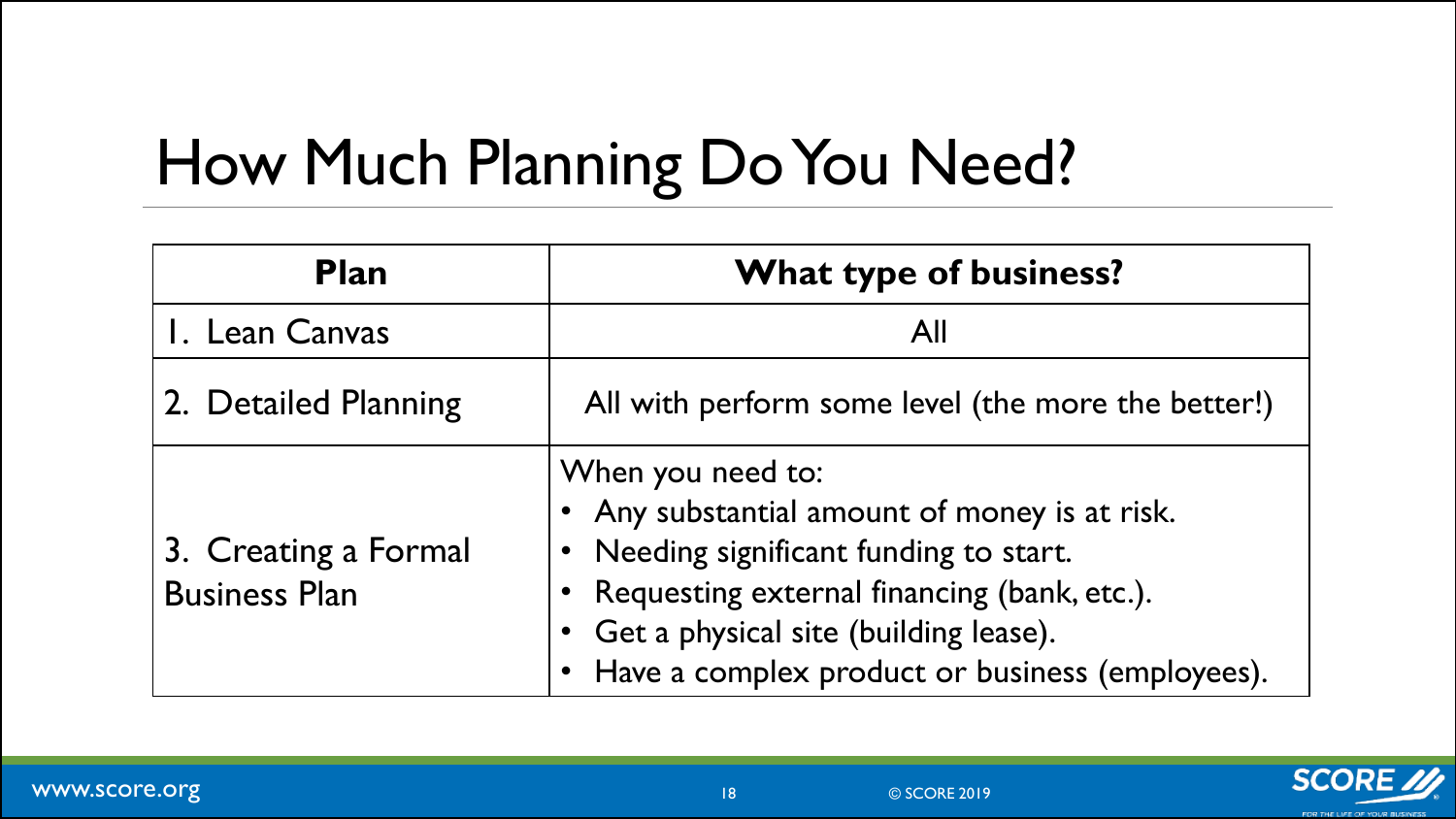#### Formal Planning: Creating a Formal Business Plan

#### "Business Plan Template for a Startup Business"

#### **Table of Contents**

Download the template at: [https://seattle.score.org](https://seattle.score.org/) (Templates/Business Plan for a Startup Business)

Also see: "Business Plans Handbook" In the Business section of SPL or KCLS websites.

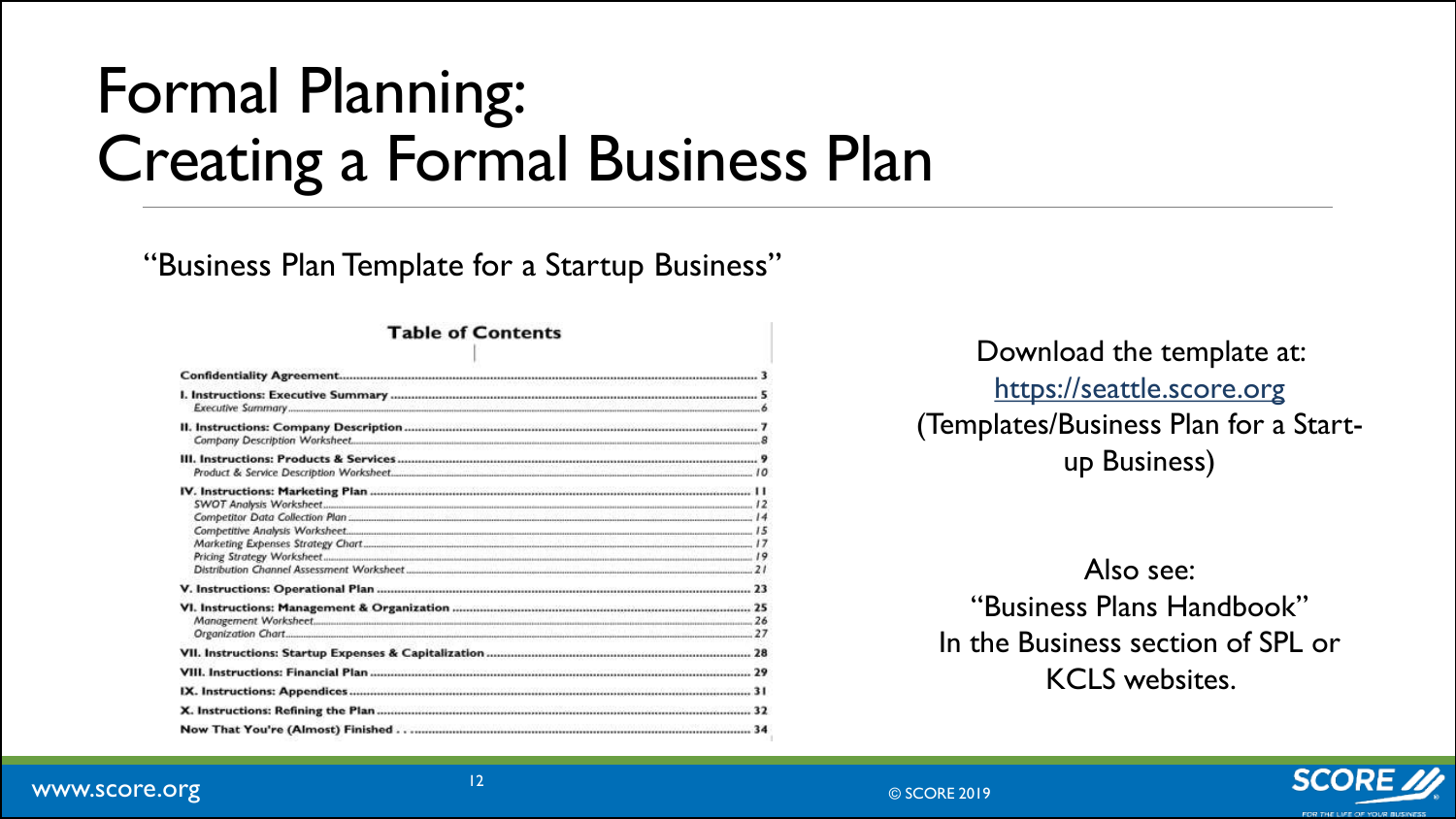#### SCORE's Small Business Essentials Task List:

- Take a low-cost workshop from SCORE.
- Meet with a mentor!



#### Score Small Business Essentials Task List

"Actions and Plans to Start a New Small Business"

| Workshop                                                                   | Workshop Attendee Task                                                                                                                                                                                                                                                                                                                                                                                            | Area              |
|----------------------------------------------------------------------------|-------------------------------------------------------------------------------------------------------------------------------------------------------------------------------------------------------------------------------------------------------------------------------------------------------------------------------------------------------------------------------------------------------------------|-------------------|
| <b>Creating a Quick Business</b><br>Plan in 3 Hours                        | Basic Planning:<br>Understand the importance of business planning and the<br>٠<br>planning process.<br>Create an "Unique Value Statement."<br>٠<br>Create a "Lean Canvas."                                                                                                                                                                                                                                        | Quick Planning    |
| <b>Successfully Starting A</b><br><b>Business</b><br>Marketing: Pricing,   | Creating a Business Structure:<br>Choose your business entity.<br>٠<br>Make a state business license application<br>٠<br>Make a local business license application.<br>٠<br>Make a plan for getting business insurance.<br>٠<br>• If you plan to seek funding:<br>Obtain personal FICO score and credit record.<br>· Estimate startup costs.<br>• List possible sources of funding.<br>Creating a Marketing Plan: |                   |
| packaging and promoting<br>your product or service<br>to sell more!        | Define your target market.<br>٠<br>Create your product or service descriptions.<br>$\bullet$<br>Decide on your pricing, packaging, and distribution of your<br>$\bullet$<br>products.<br>Write your marketing message: value prop, benefits &<br>٠<br>features.<br>Create a promotion plan for your business.<br>$\bullet$<br>Create a plan for getting online.                                                   | Detailed Planning |
| <b>Managing Finances for</b><br><b>New One Person</b><br><b>Businesses</b> | Creating a financial plan:<br>Calculate your startup costs.<br>$\bullet$<br>Project your sales for your first year of business.<br>$\bullet$<br>Create a projected P/L statement for the first year in business.<br>Create a Cash Flow Statement for your first year in business.<br>Create a plan for your accounting and tax payments.                                                                          |                   |

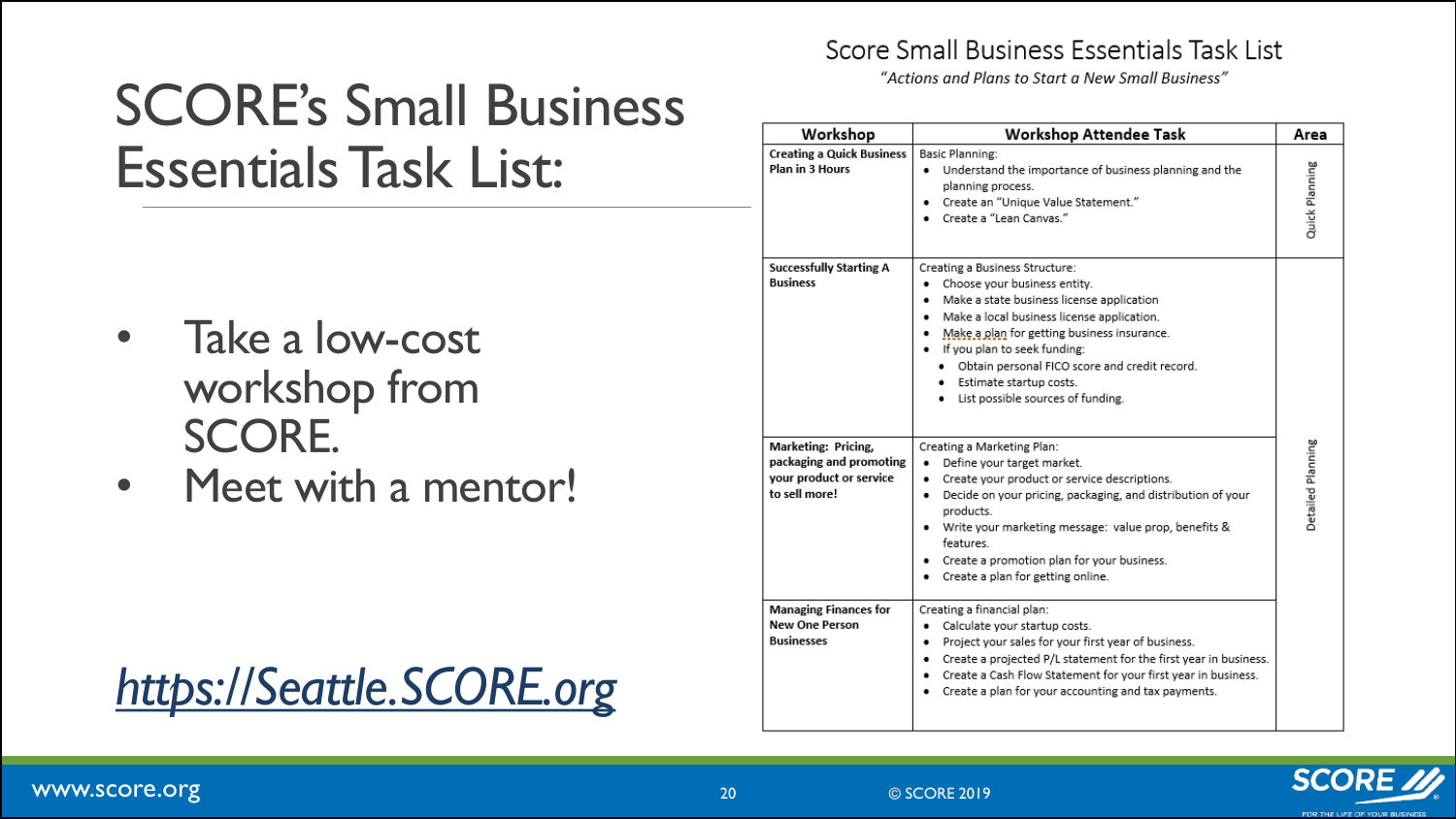## Tips for Staying in Business

- ◦Be an expert in your business.
- ◦Take the time to listen to your:
	- Customers,
	- Employees,
	- Competitors!



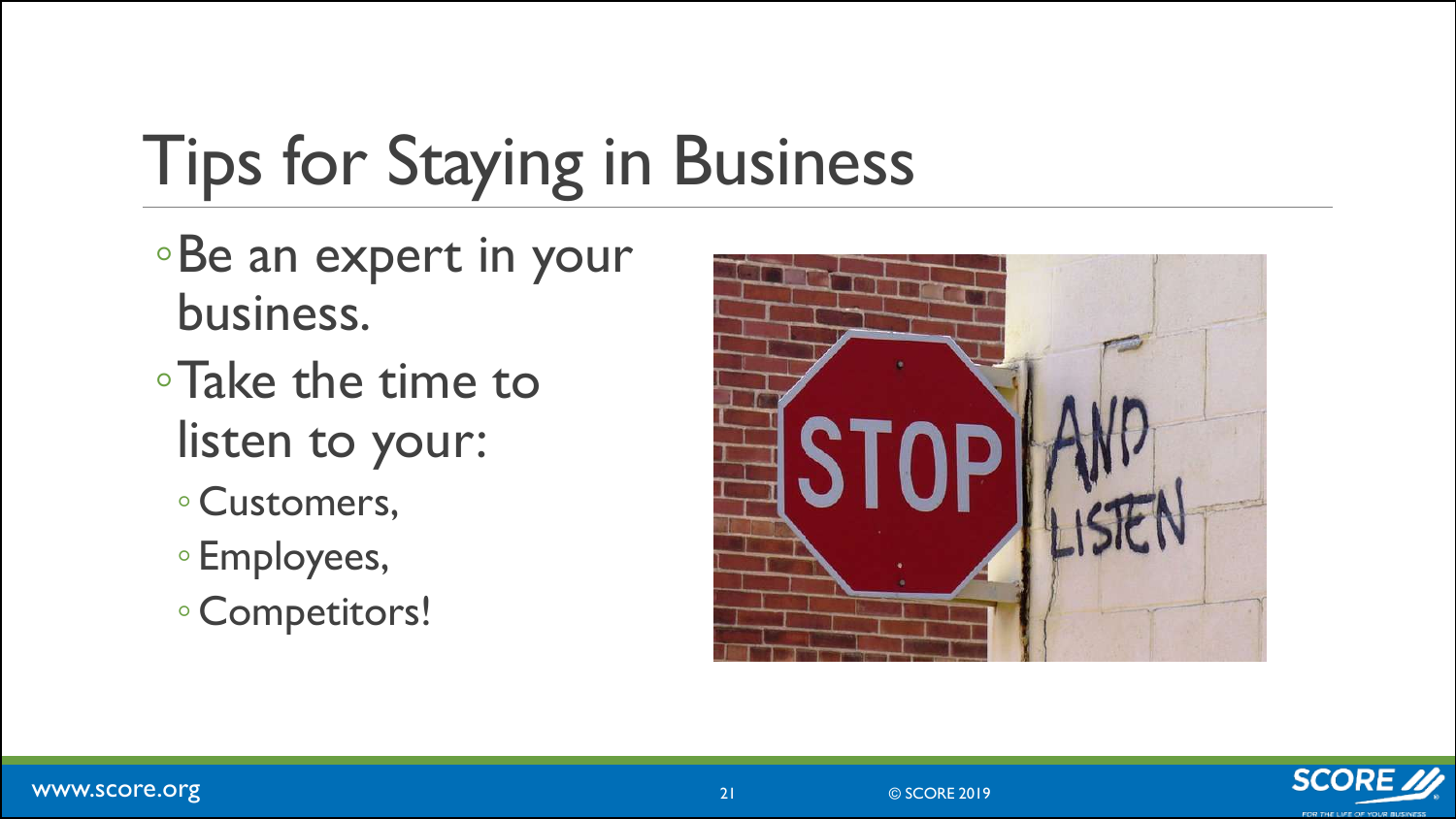## Tips for Staying in Business

◦Your financial statements are talking to you – analyze them every month!

- Profit/Loss Statement.
- Cashflow Statement.



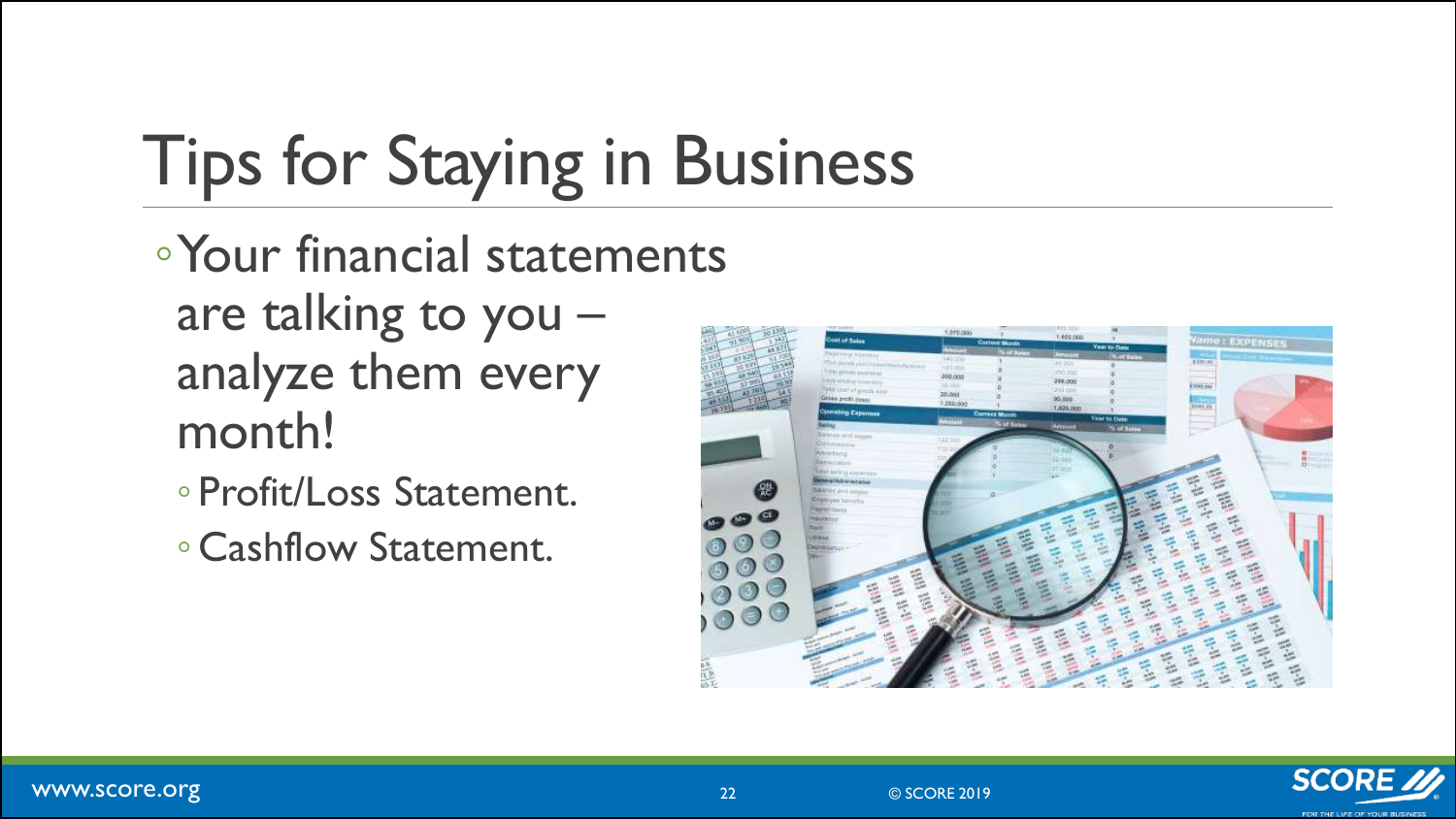## Tips for Staying in Business

#### ◦Evolve.

◦Adjust your plans, products – your business.

- ◦And continue to listen.
- That's how you get better!



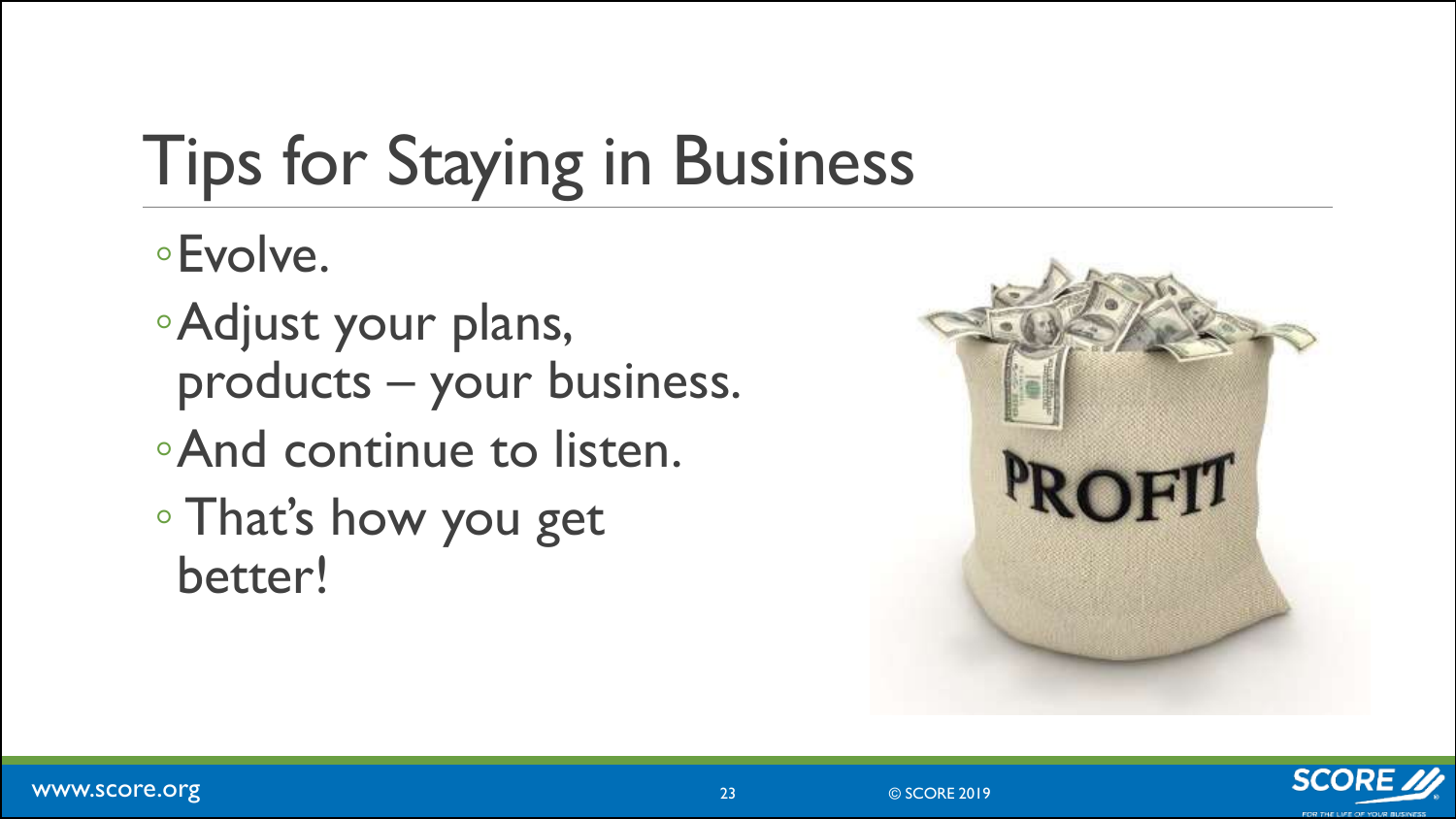## SCORE's Business Success Resources

#### **SCORE Website**

- Information, business plan templates, newsletters, etc.
- Online training
- [seattle.score.org](http://seattle.score.org/)

#### **SCORE Mentors**

- Meet one-on-one with experienced business mentors in many business specialties.
- We advise, educate and encourage business leaders to help them develop as people and be successful in their businesses.

#### **SCORE Workshops**

- SCORE Small Business Essential Workshop Series for New Businesses (Business Basics)
- Many specialized workshops:
	- Saving Taxes for Small Businesses
	- Understanding Financial Statements
	- Legal Basics All Business Owners Need to Know
	- QuickBooks Online Basics
- Many, many others (see current listing at [https://seattle.score.org/\)](https://seattle.score.org/)